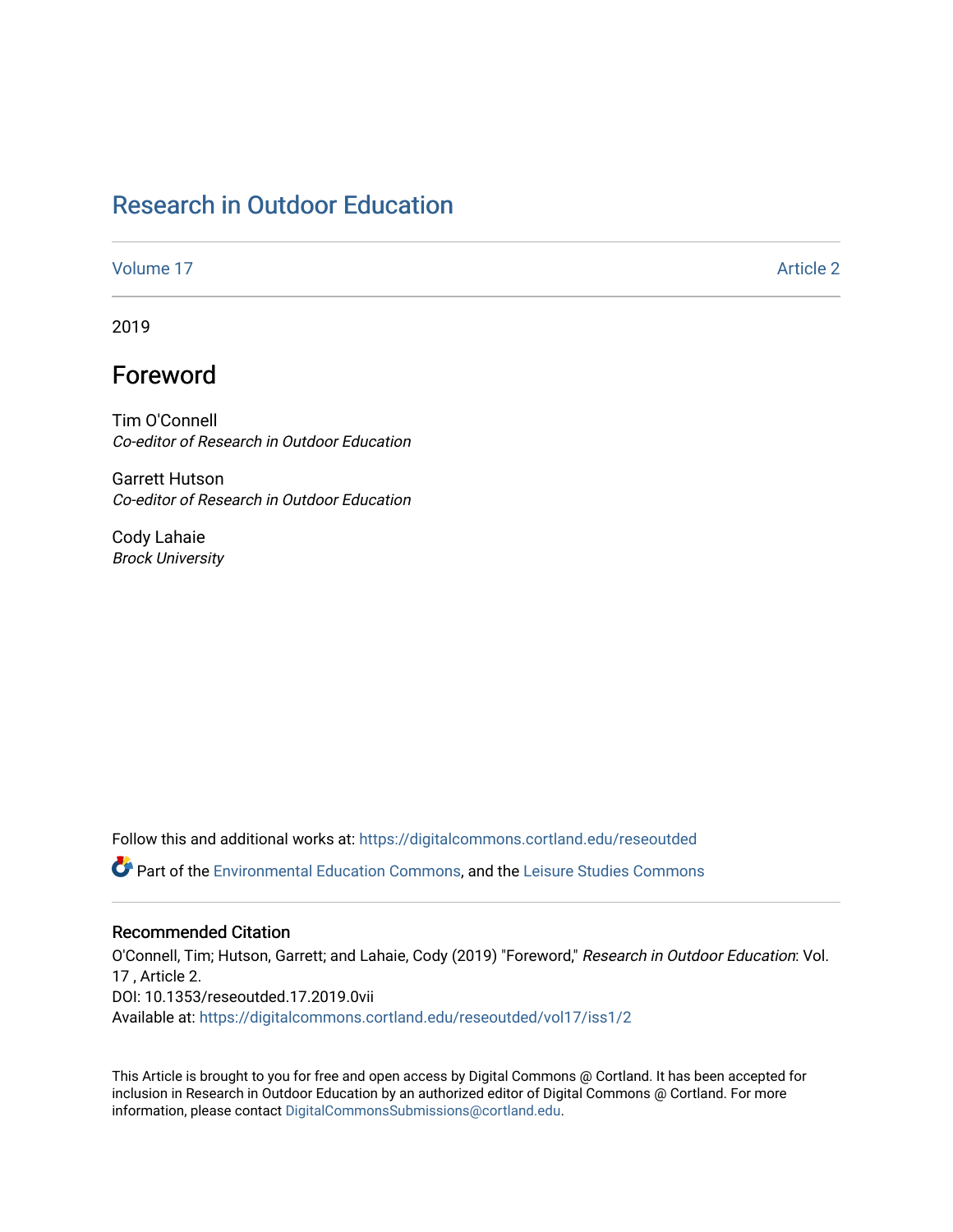### **FOREWORD**

We are excited to present Volume 17 of *Research in Outdoor Education*. We trust that you'll find the four articles and one resource review included in this volume of interest. The Journal is intended to appeal to researchers, practitioners, educators and post-secondary students through the exploration and discussion of diverse perspectives on the theoretical, empirical, and practical aspects of outdoor education in its broadest sense.

Volume 17 contains five diverse submissions. The issue begins with a paper from Paul Stonehouse, titled "The Unnecessary Prescription of Transcription: The Promise of Audio-coding in Interview Research." This study investigates the differences between audio-coding and whole interview transcription, while comparing the respective strengths and weaknesses of each approach. The topic is explored through a detailed analysis of the available audio-coding literature, and through the personal experience of the author using Computer-Assisted Qualitative Data Analysis Software (CAQDAS). The second paper by Jeremy Jostad, Jim Sibthorp, Jonathan E. Butner, and Shannon Rochelle is titled "Adolescent Sense of Belonging in Outdoor Adventure Education: The Influence of Conflict and Instructors." Using a dynamical systems theory framework and analysis, this study sought to understand how a sense of belonging develops in adolescence within a wilderness-based outdoor adventure education program. The third paper by Matthew B. Albert is titled "The Relationship Between Leadership Style and Group Cohesion in Outdoor Education." This paper reports the findings of a study that explored the relationship between leadership style and group cohesion in outdoor education. The fourth paper by Ryan Hines, Curt Davidson, Ryan Zwart, and Alan Ewert is titled "Exploring Motivations and Constraints of Minority Participation: College Outdoor Adventure Programs." From a constructivist paradigm, this study investigated awareness of university outdoor programming, factors contributing to leisure choice in outdoor recreation, and the motivations or constraints influencing individual participation. The fifth and final paper is a resource review of *Dynamic Horizons: A Research and Conceptual Summary of Outdoor Education*, written by Chloe Humphreys, and reviewed by Tim